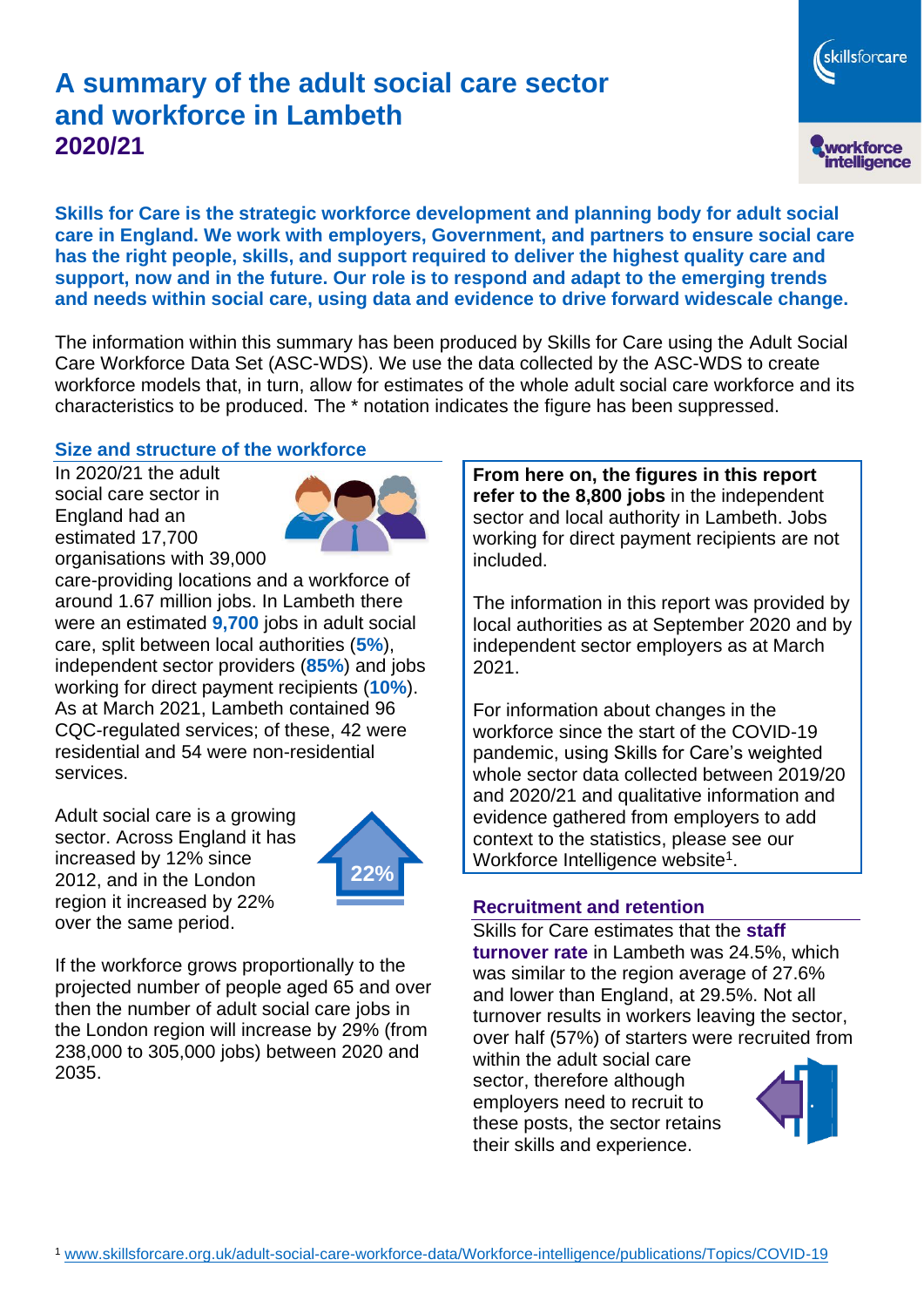Adult social care has an experienced 'core' of workers. Workers in Lambeth had on average **9.7 years of experience in the sector** and 88% of the workforce had been working in the sector for at least three years.

Using both workforce intelligence evidence and our links with employers and stakeholders across England, we know that recruitment and retention is one of the largest issues faced by employers. We have many resources and tools available to help, for example the 'Values-based recruitment and retention toolkit'<sup>2</sup> and 'Seeing potential: widen your talent pool'. <sup>3</sup> For more information please visit: [www.skillsforcare.org.uk/recruitment-retention](http://www.skillsforcare.org.uk/recruitment-retention)

#### **Employment information**

We estimate Lambeth had **8,800** adult social care jobs employed in the local authority and independent sectors. These included 750 managerial roles, 325 regulated professionals, 6,700 direct care (including 5,600 care workers), and 1,000 other-non-care proving roles.

The average number of **sickness days** taken in the last year in Lambeth was 12.8, (8.5 in London and 9.5 across England). With an estimated directly employed workforce of 7,200, this would mean employers in Lambeth lost approximately **93,000 days to sickness in 2020/21**. In England levels of staff sickness have nearly doubled over the course of the pandemic between 2019/20 and 2020/21, in total around 6 million extra days were lost to sickness than in the year before.

Less than a quarter (22%) of the workforce in Lambeth were on zero-hours contracts. Around two thirds (66%) of the workforce usually worked full-time hours and 34% were part-time.

### **Chart 1. Proportion of workers on zero hours contracts by area**

| England | 25% |     |     |
|---------|-----|-----|-----|
| London  |     |     | 42% |
| Lambeth |     | 22% |     |

### **Workforce demographics**

The majority (76%) of the workforce in Lambeth were female, and the average age was 46.4 years old. Workers aged



24 and under made up 4% of the workforce and workers aged over 55 represented 31%. Given this age profile approximately 2,700 people will be reaching retirement age in the next 10 years.

Nationality varied by region, in England 83% of the workforce identified as British, while in the London region this was 63%. An estimated 55% of the workforce in Lambeth identified as British, 13% identified as of an EU nationality and 32% a non-EU nationality, therefore there was a higher reliance on non-EU than EU workers.

### **Pay**



Table 1 shows the full-time equivalent annual or hourly pay rate of selected job roles in Lambeth (area), London (region) and England. All figures

represent the independent sector as at March 2021, except social workers which represent the local authority sector as at September 2020. At the time of analysis, the National Living Wage was £8.72.

#### **Table 1. Average pay rate of selected job roles by area**

|                                 | <b>England</b> | Region  | Area    |  |  |
|---------------------------------|----------------|---------|---------|--|--|
| Full-time equivalent annual pay |                |         |         |  |  |
| Social Worker <sup>t</sup>      | £37,100        | £44,500 | £42,900 |  |  |
| Registered nurse                | £33,600        | £34,700 | £35,500 |  |  |
| Hourly pay                      |                |         |         |  |  |
| <b>National Living</b><br>Wage  | £8.72          | £8.72   | £8.72   |  |  |
| Senior care worker              | £10.00         | £10.43  | £10.82  |  |  |
| Care worker                     | £9.29          | £9.70   | £9.91   |  |  |
| Support and<br>outreach         | £9.53          | £10.19  | £10.81  |  |  |

†Local authority social workers only.

Please note that pay varies by sector, with local authority pay generally being higher than independent sector pay.